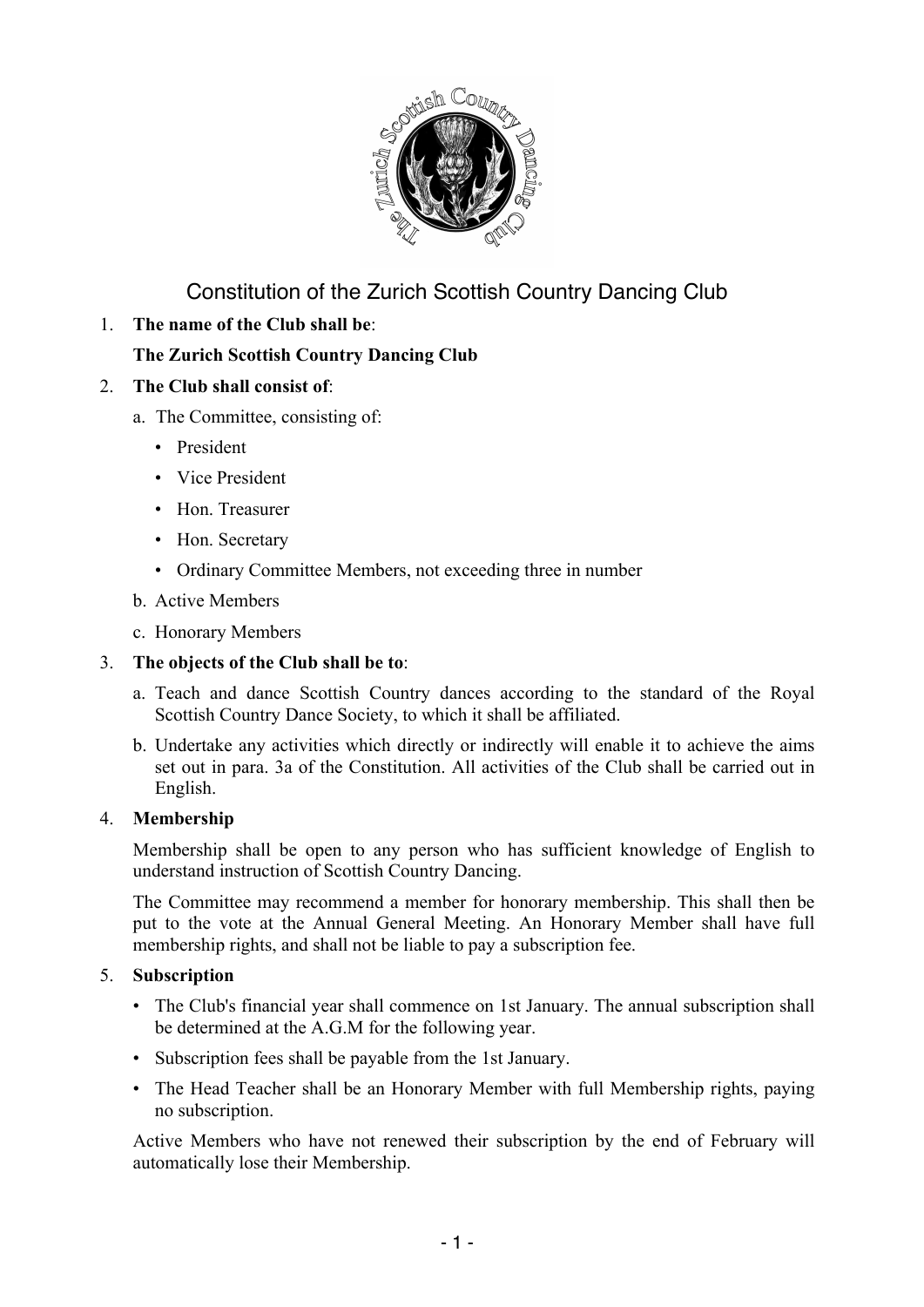6. Members, who must total at least 20% of the membership, have the right to request the Committee in writing to call an Extraordinary Meeting specifying the Agenda. Upon receipt of such a request the Committee must arrange for an Extraordinary Meeting to be held within fourteen days, or obtain the written permission of the qualifying Members requesting the Meeting for prolongation.

## 7. **Meeting of the Members**

An Annual General Meeting of the Club must be held within three months of the end of the Club year for the purpose of:

- a. Presentation and adoption of the minutes of the previous Annual General Meeting.
- b. President's Report.
- c. Presentation and adoption of the Treasurer's and Auditors' Report.
- d. Election of Members of the Committee.
- e. Election of Auditors.
- f. Determining the Annual Subscription.
- g. Any other business.
- 8. Nominations for officers of the Club must be proposed and seconded in writing. Such nominations may be handed in to the Secretary before the Annual General Meeting. Nominations for standing Members must be proposed and seconded, but such nominations need not be in writing.
- 9. An Extraordinary Meeting shall be held under the conditions laid down in para. 6 above, or as decided upon by the Committee.
- 10. Ten days' notice is required for an Annual General Meeting, and for an Extraordinary Meeting.

## 11. **Resolutions**

- An ordinary resolution of the Club requires to be based by a simple majority of those Members present and voting.
- A special resolution of the Club requires to be passed by a majority of a minimum of two thirds of the Members present. Special resolutions shall be required for the following purposes:
	- a. Amendments to the Constitution.
	- b. Liquidation of the Club.

All resolutions voted on at a General Meeting and Extraordinary Meeting must previously be submitted to Members in writing, and any Member shall have the right to submit a proposal for discussion to the Committee in writing at least twenty-one days prior to such a Meeting.

## 12. **Election of the Committee**

The Committee shall be elected at the Annual General Meeting by Ordinary resolution. Members shall be elected to the Committee for a period on one year, at the end of which they shall be automatically retire but shall be eligible for re-election.

## 13. **Retirement of Committee Members**

If the President retires his or her place will automatically be filled by the Vice President until the next Annual General Meeting. Should an officer of the Committee retire before the end of his or her term of office, his or her place shall be filled by such other Member of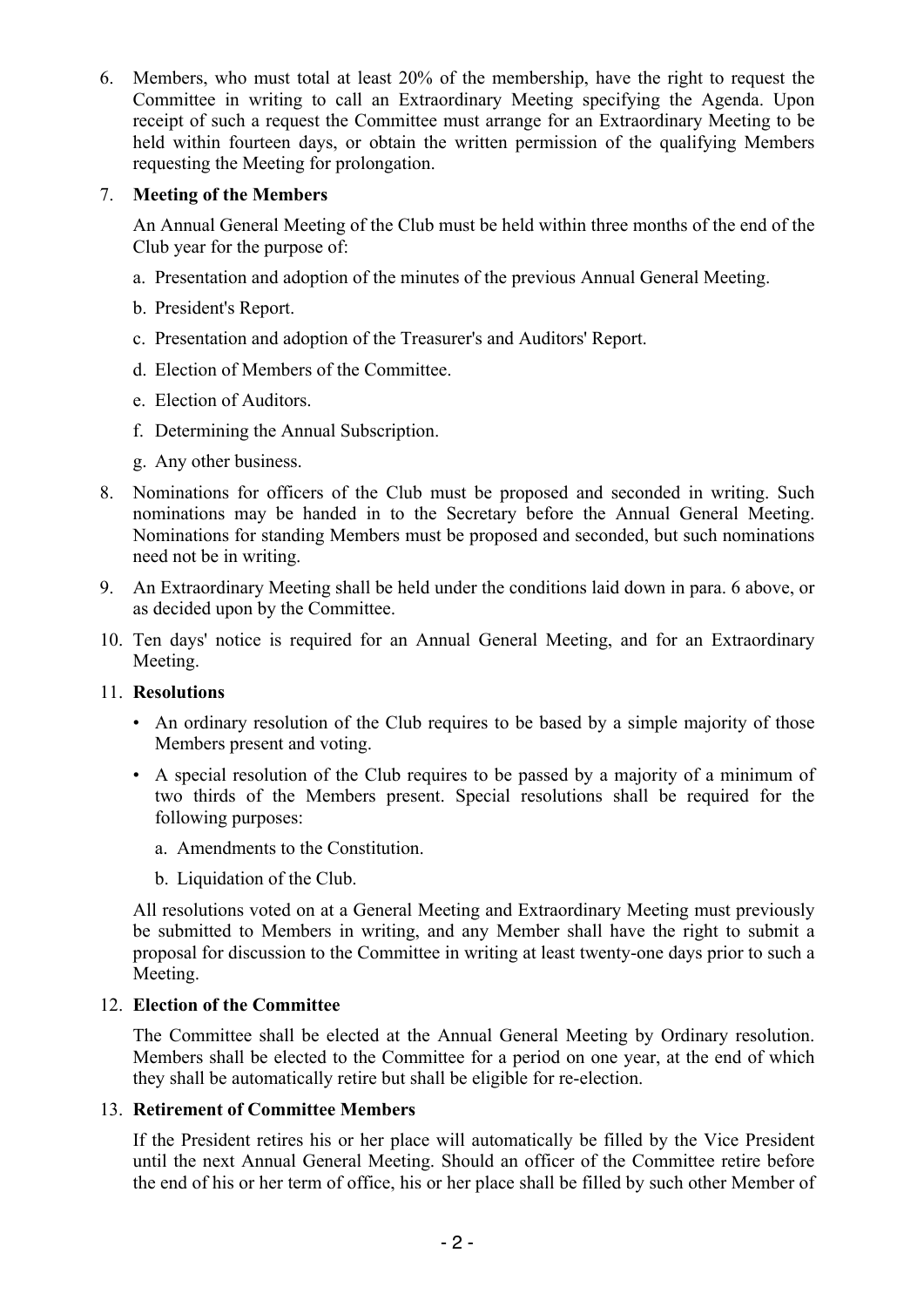the Committee as the Committee shall decide until the next Annual General Meeting. Should three or more Members of the Committee retire, the remaining Members must call within one month an Extraordinary General Meeting for the purpose of electing new Committee Members.

#### 14. **Powers of the Committee**

The Committee has the following powers:

- a. To call Extraordinary Meetings of the Club.
- b. To dispose of the Club Funds and to undertake all transactions necessary for the running of the Club's activities. Any extraordinary expenditure by the Treasurer exceeding SFr. 200.- requires the approval of the Committee.
- c. The Committee shall have the power to request a Member of the Club to fill any vacancy which may occur on the Committee during its term of office.
- d. To elect Head Teacher and approve his or her recommendations (see para. 17)
- e. To invite any person to attend a Committee Meeting as it considers desirable, such person or persons not being eligible to vote at such a Meeting.
- f. To approve any Demonstrations.

Notwithstanding anything stated in para. 14 above, the Committee may not act in any way likely to contravene the objects of the Club as laid down in para. 3.

#### 15. **Proceedings of the Committee**

All Members of the Committee must receive not less than five days' notice in writing or by personal communication of the Committee Meeting.

Proceedings of Committee Meetings shall be recorded by way of Minutes kept by the Club Secretary, or such other person as may be delegated by the Committee. All decisions of the Committee shall be agreed upon by a simple majority of a quorum of not less than three. In the event of a tie, the Chairman shall have the casting vote.

#### 16. **Accounts of the Club**

The Treasurer shall maintain accounts which must contain sufficient information as to reveal the Income and Expenditure of the Club. A statement of Income and Expenditure must be presented to the Club at the Annual General Meeting. Copies of the audited accounts shall be distributed to Members at the A.G.M. for scrutiny. The statement of Income and Expenditure shall be audited by the Auditors elected at the Annual General Meeting.

## 17. **Teachers**

The Head Teacher must be elected by the Committee and shall be an ex officio Committee Member with full voting rights on the Committee. Duties and responsibilities of the Head Teacher shall be as follows:

- a. To recommend Assistant Teachers.
- b. To organise the Club's dancing.

## 18. **Winding up of the Club**

The Club may be wound up by a special resolution of the Members passed at an Extraordinary or an Annual General Meeting. The Club may be wound up if it is unable to make its financial commitments, or if it has not met in accordance with para. 3 for a period of 26 weeks or more. In any case, at the expiration of this period the Committee must call an Extraordinary Meeting for the purpose of discussing the future of the Club, and a